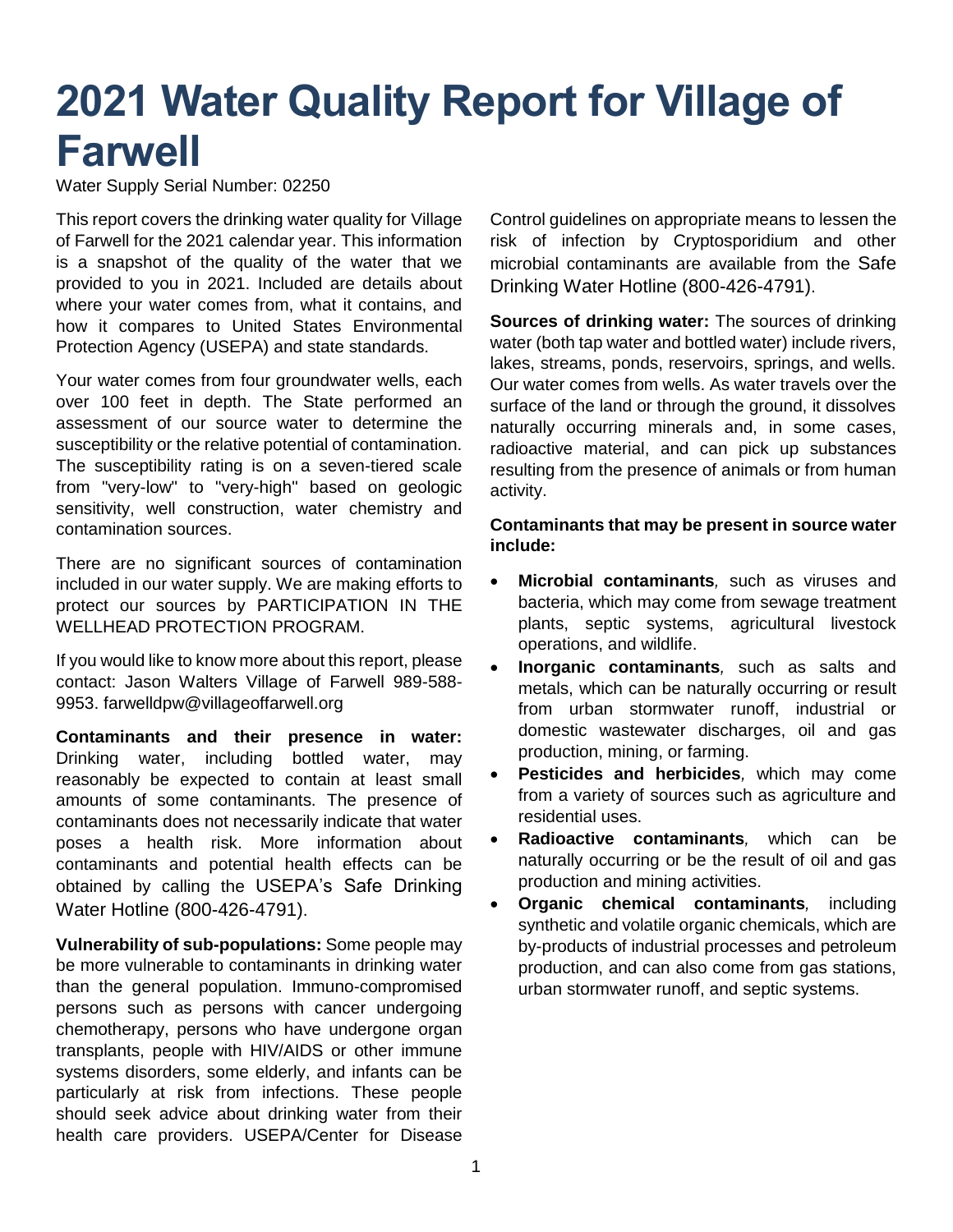

To ensure that tap water is safe to drink, the USEPA prescribes regulations that limit the levels of certain contaminants in water provided by public water systems. Federal Food and Drug Administration regulations establish limits for contaminants in bottled water which provide the same protection for public health.

## **Water Quality Data**

The table below lists all the drinking water contaminants that we detected during the 2021 calendar year. The presence of these contaminants in the water does not necessarily indicate that the water poses a health risk. Unless otherwise noted, the data presented in this table is from testing done January 1 through December 31, 2021. The State allows us to monitor for certain contaminants less than once per year because the concentrations of these contaminants are not expected to vary significantly from year to year. All the data is representative of the water quality, but some are more than one year old.

### **Terms and abbreviations used below:**

- Maximum Contaminant Level Goal (MCLG): The level of a contaminant in drinking water below which there is no known or expected risk to health. MCLGs allow for a margin of safety.
- Maximum Contaminant Level (MCL): The highest level of a contaminant that is allowed in drinking water. MCLs are set as close to the MCLGs as feasible using the best available treatment technology.
- Maximum Residual Disinfectant Level (MRDL): The highest level of a disinfectant allowed in drinking water. There is convincing evidence that addition of a disinfectant is necessary for control of microbial contaminants.
- Maximum Residual Disinfectant Level Goal (MRDLG): The level of a drinking water disinfectant below which there is no known or expected risk to health. MRDLGs do not reflect the benefits of the use of disinfectants to control microbial contaminants.
- Treatment Technique (TT): A required process intended to reduce the level of a contaminant in drinking water.
- N/A: Not applicable
- ND: not detectable at testing limit
- ppm: parts per million or milligrams per liter
- ppb: parts per billion or micrograms per liter
- ppt: parts per trillion or nanograms per liter
- pCi/l: picocuries per liter (a measure of radioactivity)
- Action Level (AL): The concentration of a contaminant which, if exceeded, triggers treatment or other requirements that a water system must follow.
- Level 1 Assessment: A study of the water supply to identify potential problems and determine (if possible) why total coliform bacteria have been found in our water system.
- Level 2 Assessment: A very detailed study of the water system to identify potential problems and determine (if possible) why an *E. coli* MCL violation has occurred and/or why total coliform bacteria have been found in our water system on multiple occasions.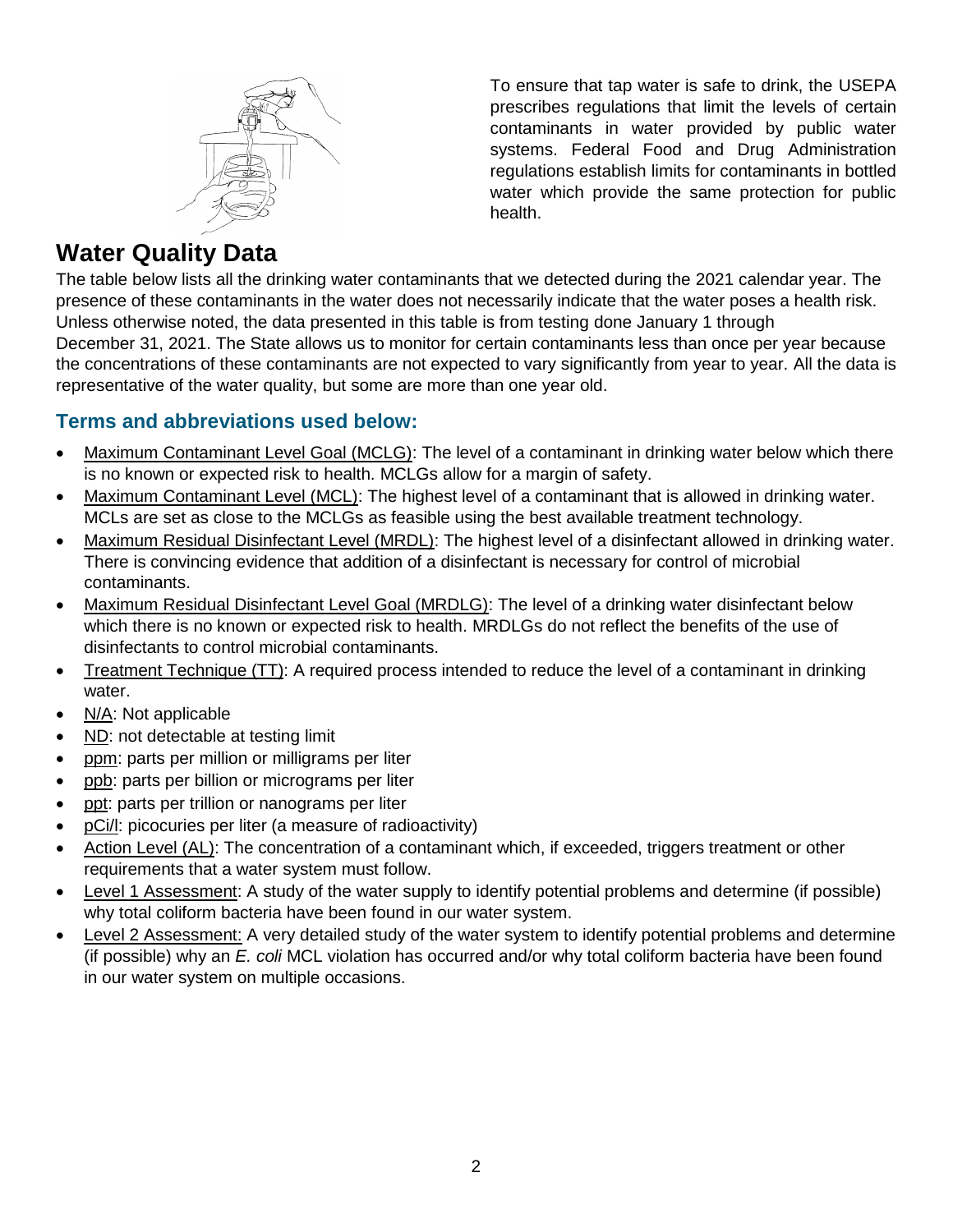#### *1Monitoring Data for Regulated Contaminants*

| <b>Regulated Contaminant</b>                                    | MCL, TT,<br>or MRDL              | MCLG or<br><b>MRDLG</b> | Level<br>Detected | Range | Year<br>Sampled | Violation<br>Yes/No | <b>Typical Source of Contaminant</b>                                                                                            |
|-----------------------------------------------------------------|----------------------------------|-------------------------|-------------------|-------|-----------------|---------------------|---------------------------------------------------------------------------------------------------------------------------------|
| Arsenic (ppb)                                                   | 10                               | 0                       | 1.9               | N/A   | 2021            | No                  | Erosion of natural deposits; Runoff from<br>orchards; Runoff from glass and electronics<br>production wastes                    |
| Barium (ppm)                                                    | $\overline{2}$                   | $\overline{2}$          | 0.08              | N/A   | 2017            | <b>No</b>           | Discharge of drilling wastes; Discharge of<br>metal refineries; Erosion of natural deposits                                     |
| Nitrate (ppm)                                                   | 10                               | 10                      | <b>ND</b>         | N/A   | 2021            | <b>No</b>           | Runoff from fertilizer use; Leaching from<br>septic tanks, sewage; Erosion of natural<br>deposits                               |
| Fluoride (ppm)                                                  | 4                                | 4                       | 0.23              | N/A   | 2020            | <b>No</b>           | Erosion of natural deposits; Water additive<br>which promotes strong teeth; Discharge from<br>fertilizer and aluminum factories |
| Sodium <sup>1</sup> (ppm)                                       | N/A                              | N/A                     | 11                | N/A   | 2020            | <b>No</b>           | Erosion of natural deposits                                                                                                     |
| <b>TTHM Total Trihalomethanes</b><br>(ppb)                      | 80                               | N/A                     | <b>ND</b>         | N/A   | 2021            | <b>No</b>           | Byproduct of drinking water disinfection                                                                                        |
| HAA5 Haloacetic Acids (ppb)                                     | 60                               | N/A                     | <b>ND</b>         | N/A   | 2021            | <b>No</b>           | Byproduct of drinking water disinfection                                                                                        |
| Chlorine <sup>2</sup> (ppm)                                     | 4                                | 4                       | <b>ND</b>         | N/A   | 2020            | <b>No</b>           | Water additive used to control microbes                                                                                         |
| Alpha emitters (pCi/L)                                          | 15                               | 0                       | N/A               | N/A   |                 |                     | Erosion of natural deposits                                                                                                     |
| Combined radium (pCi/L)                                         | 5                                | 0                       | N/A               | N/A   |                 |                     | Erosion of natural deposits                                                                                                     |
| Total Coliform (total number or<br>% of positive samples/month) | <b>TT</b>                        | N/A                     | N/A               | N/A   | 2021            | No                  | Naturally present in the environment                                                                                            |
| E. coli in the distribution<br>system (positive samples)        | See E. coli<br>note <sup>3</sup> | 0                       | N/A               | N/A   | 2021            | <b>No</b>           | Human and animal fecal waste                                                                                                    |
| Fecal Indicator $-E$ , coli at the<br>source (positive samples) | <b>TT</b>                        | N/A                     | N/A               | N/A   | 2021            | No                  | Human and animal fecal waste                                                                                                    |

<sup>1</sup> Sodium is not a regulated contaminant.

 $2$  The chlorine "Level Detected" was calculated using a running annual average.

<sup>3</sup> E. coli MCL violation occurs if: (1) routine and repeat samples are total coliform-positive and either is E. coli-positive, or (2) the supply fails to take all required repeat samples following *E. coli*-positive routine sample, or (3) the supply fails to analyze total coliform-positive repeat sample for *E. coli*.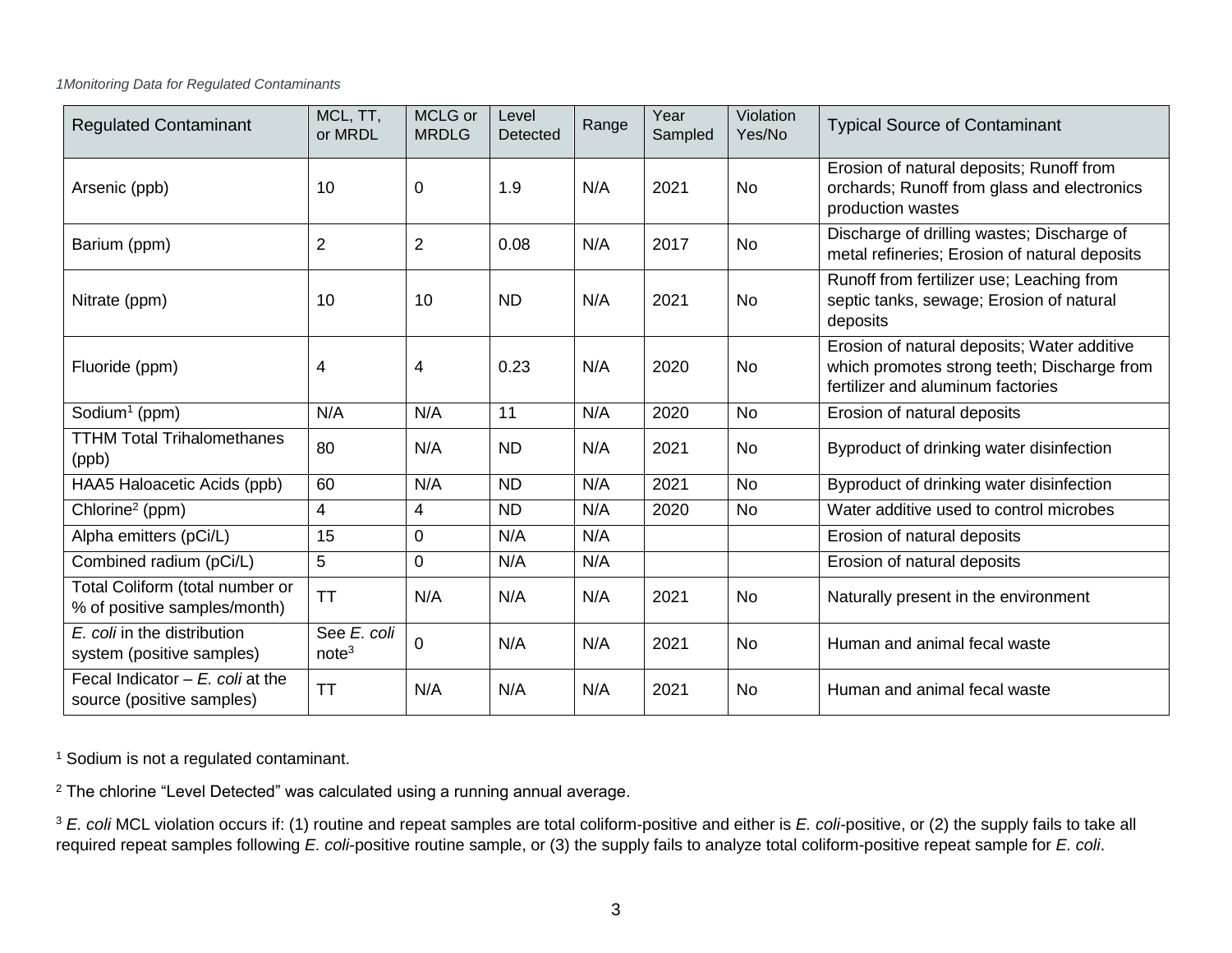| Per- and polyfluoroalkyl substances (PFAS)                 |                     |                         |                            |                                      |                 |                                  |                                                                                                                        |
|------------------------------------------------------------|---------------------|-------------------------|----------------------------|--------------------------------------|-----------------|----------------------------------|------------------------------------------------------------------------------------------------------------------------|
| <b>Regulated Contaminant</b>                               | MCL, TT,<br>or MRDL | MCLG or<br><b>MRDLG</b> | Level<br>Detected          | Range                                | Year<br>Sampled | Violation<br>Yes/No              | <b>Typical Source of Contaminant</b>                                                                                   |
| Hexafluoropropylene oxide<br>dimer acid (HFPO-DA) (ppt)    | 370                 | N/A                     | 2.0                        | N/A                                  | 2021            | <b>No</b>                        | Discharge and waste from industrial facilities<br>utilizing the Gen X chemical process                                 |
| Perfluorobutane sulfonic acid<br>(PFBS) (ppt)              | 420                 | N/A                     | 2.0                        | N/A                                  | 2021            | <b>No</b>                        | Discharge and waste from industrial<br>facilities; Stain-resistant treatments                                          |
| Perfluorohexane sulfonic acid<br>(PFHxS) (ppt)             | 51                  | N/A                     | 2.0                        | N/A                                  | 2021            | No                               | Firefighting foam; Discharge and waste<br>from industrial facilities                                                   |
| Perfluorohexanoic acid (PFHxA)<br>(ppt)                    | 400,000             | N/A                     | 2.0                        | N/A                                  | 2021            | No                               | Firefighting foam; Discharge and waste<br>from industrial facilities                                                   |
| Perfluorononanoic acid (PFNA)<br>(ppt)                     | 6                   | N/A                     | 2.0                        | N/A                                  | 2021            | No                               | Discharge and waste from industrial<br>facilities; Breakdown of precursor compounds                                    |
| Perfluorooctane sulfonic acid<br>(PFOS) (ppt)              | 16                  | N/A                     | 2.0                        | N/A                                  | 2021            | <b>No</b>                        | Firefighting foam; Discharge from<br>electroplating facilities; Discharge and waste<br>from industrial facilities      |
| Perfluorooctanoic acid (PFOA)<br>(ppt)                     | 8                   | N/A                     | 2.0                        | N/A                                  | 2021            | No                               | Discharge and waste from industrial<br>facilities; Stain-resistant treatments                                          |
| <b>Inorganic Contaminant Subject</b><br>to AL <sub>s</sub> | <b>AL</b>           | <b>MCLG</b>             | Your<br>Water <sup>4</sup> | Range<br><b>of</b><br><b>Results</b> | Year<br>Sampled | Number of<br>Samples<br>Above AL | <b>Typical Source of Contaminant</b>                                                                                   |
| Lead (ppb)                                                 | 15ppb               | $\pmb{0}$               | 3ppb                       | $0$ ppb-<br>4.8ppb                   | 2021            | $\mathbf 0$                      | Lead service lines, corrosion of household<br>plumbing including fittings and fixtures;<br>Erosion of natural deposits |
| Copper (ppm)                                               | 1.3ppm              | 1.3ppm                  | $0.1$ ppm                  | 0.0ppm-<br>0.2ppb                    | 2021            | $\mathbf 0$                      | Corrosion of household plumbing systems;<br>Erosion of natural deposits                                                |

<sup>4</sup> Ninety (90) percent of the samples collected were at or below the level reported for our water.